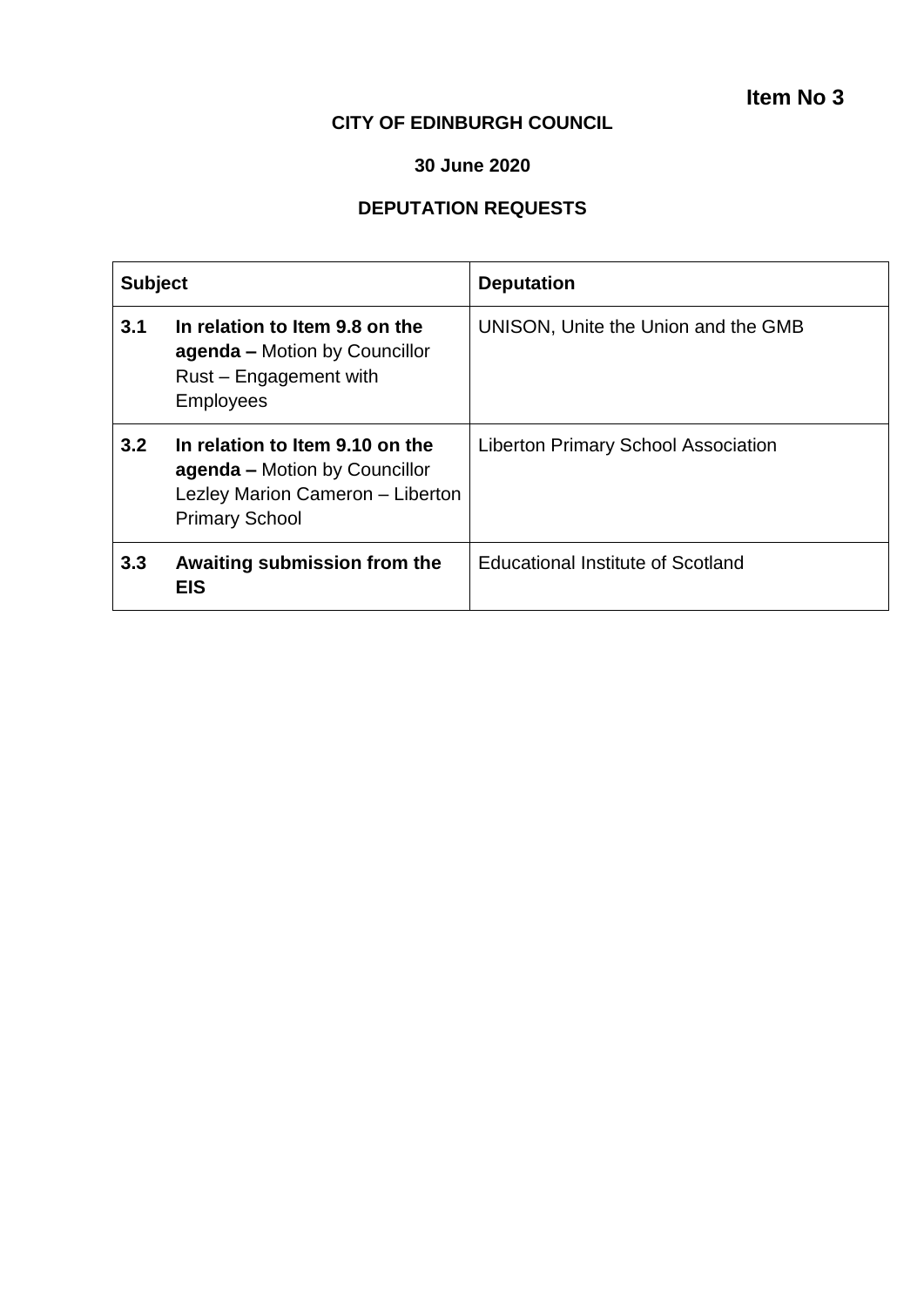## **Request for Deputation – UNISON, Unite the Union and the GMB**

## **Item 9.8 – Motion by Councillor Rust – Engagement with Employees**

UNISON, Unite the union and the GMB condemn the Conservative Group for their reprehensible motion to full council, 'Engagement with Employees', and welcome the Labour Group's amendment. The trade unions have been working non-stop with the council and our members to make sure that critical council work can be completed safely. We will not be dragged in to questioning the legitimacy of councillors and whether they are representative depending on the turnout of their elections, as we are above this sort of tawdry tit for tat response. The joint trade unions will continue to work unstintingly to make sure the workforce is represented and are able to work safely while providing services to the most vulnerable. We would advise that the Conservative Group should not use Covid-19 and the unprecedented public health situation as a smoke screen for out-dated political point scoring.

Tom Connolly Staff Side Secretary

Brian Robertson Unite the union

Keir Greenaway GMB